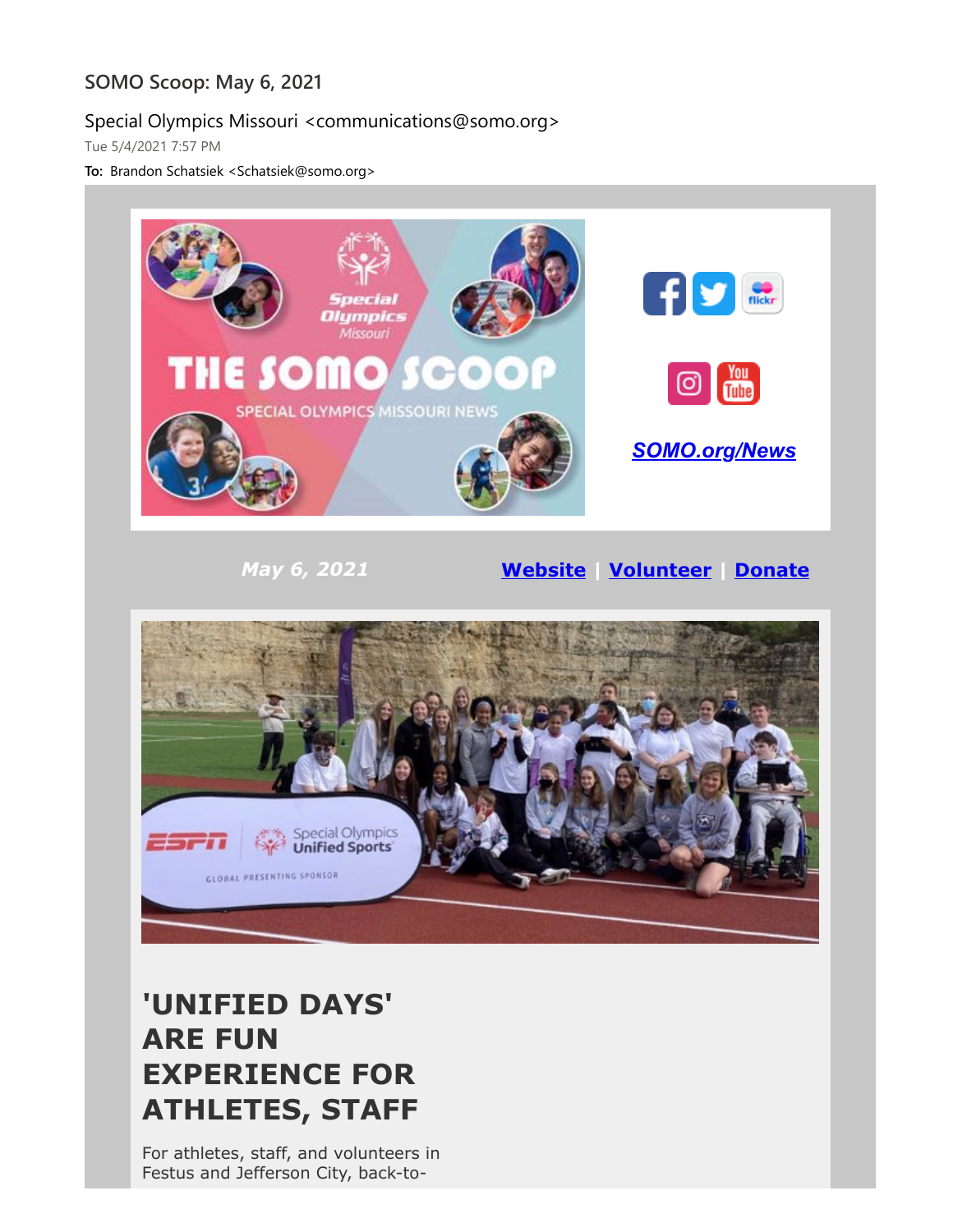back "Unified Days" on April 15-16 were the best way to get back in the swing of things. Many athletes who hadn't competed in more than 12 months took part in a couple of track and field events as SOMO continued into the next phase of its Return to Play protocols.

#### **Here's the latest information on [SOMO's Return to Play protocols.](https://eml-pusa01.app.blackbaud.net/intv2/j/2C85CB8F-1817-4642-89F5-80CDB5F7E2E2/r/2C85CB8F-1817-4642-89F5-80CDB5F7E2E2_0be30b17-73a3-4a9c-80bf-52220821a53e/l/EDD77B5B-E144-4E25-8665-61A940B6D31D/c)**

Read more about the experience from the perspective of SOMO staff member Dillen Mayfield.



#### **[READ MORE](https://eml-pusa01.app.blackbaud.net/intv2/j/2C85CB8F-1817-4642-89F5-80CDB5F7E2E2/r/2C85CB8F-1817-4642-89F5-80CDB5F7E2E2_0be30b17-73a3-4a9c-80bf-52220821a53e/l/97210660-7BD7-4BDF-AE2C-196D939A68CD/c)**



### **JOIN TEAM MISSOURI**

We're officially taking 97 athletes, 27 coaches/sports managers, and 8 staff to the 2022 USA Games in Orlando! Don't miss out on your opportunity to be a part of Special Olympics Missouri history.

- - [Sports Managers applications due May 1, 2021](https://eml-pusa01.app.blackbaud.net/intv2/j/2C85CB8F-1817-4642-89F5-80CDB5F7E2E2/r/2C85CB8F-1817-4642-89F5-80CDB5F7E2E2_0be30b17-73a3-4a9c-80bf-52220821a53e/l/8D6FCCDD-F09E-4CA6-ADD2-ED043E90F646/c)
- - [Coaches applications due May 1, 2021](https://eml-pusa01.app.blackbaud.net/intv2/j/2C85CB8F-1817-4642-89F5-80CDB5F7E2E2/r/2C85CB8F-1817-4642-89F5-80CDB5F7E2E2_0be30b17-73a3-4a9c-80bf-52220821a53e/l/22D1B018-0A4D-48C8-A76C-0FDCDC892FCB/c)
- [Athletes/Unified Partners \(individual sports\)](https://eml-pusa01.app.blackbaud.net/intv2/j/2C85CB8F-1817-4642-89F5-80CDB5F7E2E2/r/2C85CB8F-1817-4642-89F5-80CDB5F7E2E2_0be30b17-73a3-4a9c-80bf-52220821a53e/l/E084E856-D8C6-4291-A34A-E61771882787/c)
- applications due June 1, 2021
- [Athletes/Unified Partners \(team sports\)](https://eml-pusa01.app.blackbaud.net/intv2/j/2C85CB8F-1817-4642-89F5-80CDB5F7E2E2/r/2C85CB8F-1817-4642-89F5-80CDB5F7E2E2_0be30b17-73a3-4a9c-80bf-52220821a53e/l/14E5733D-EA97-48E0-B680-23F371377F15/c)

applications due June 1, 2021

[For more information on how YOU can qualify for Team Missouri, email Susan](mailto:shaffer@somo.org?subject=Need%20info%20on%20Team%20Missouri) Shaffer or [visit the website.](https://eml-pusa01.app.blackbaud.net/intv2/j/2C85CB8F-1817-4642-89F5-80CDB5F7E2E2/r/2C85CB8F-1817-4642-89F5-80CDB5F7E2E2_0be30b17-73a3-4a9c-80bf-52220821a53e/l/CA95C147-F6EE-45E2-A802-DD4266D0D093/c)

# **SUPPORT SOMO**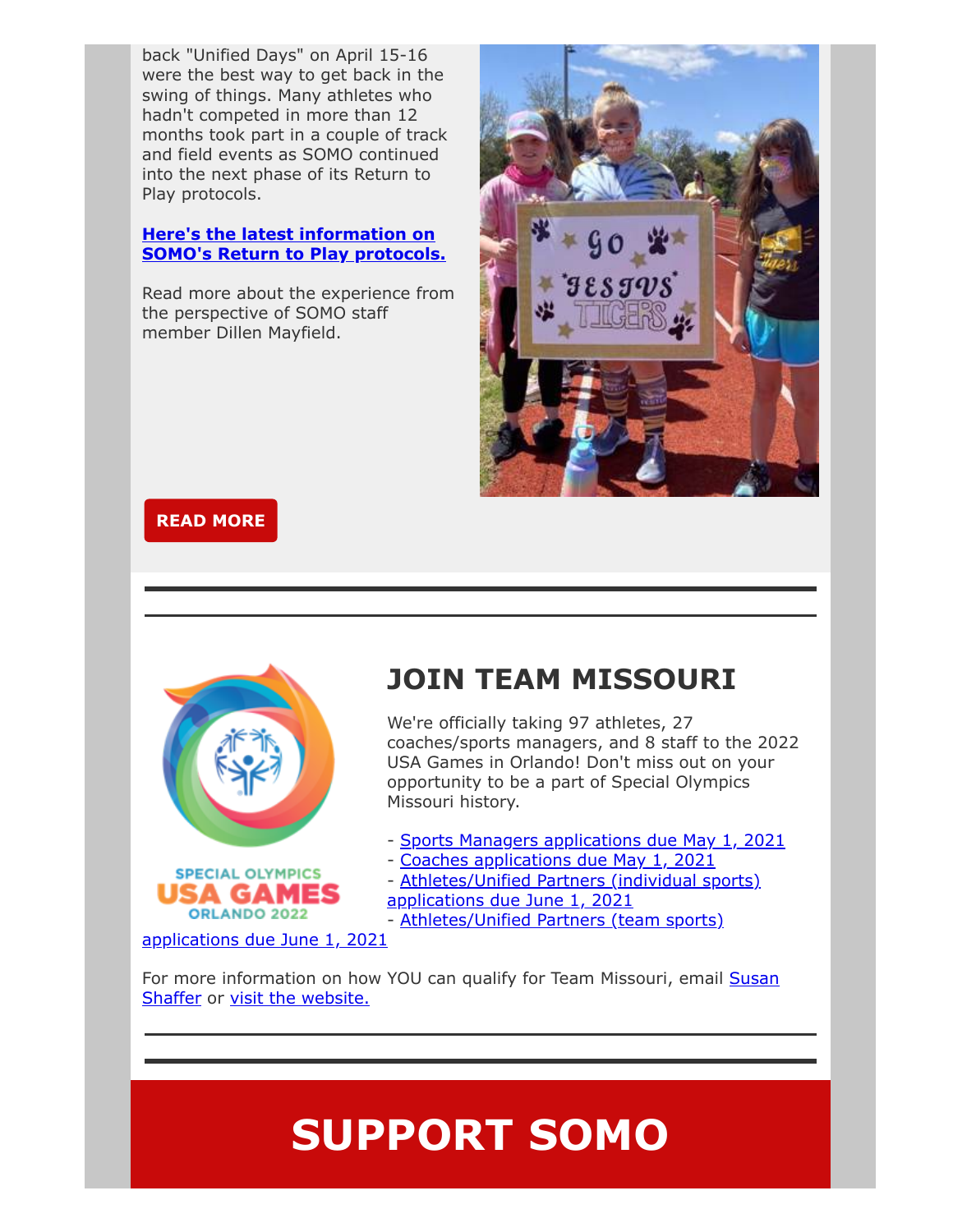



### **DARE TO DREAM CHARITY GOLF TOURNAMENT**

Special Olympics Missouri would love to see you at the Dare to Dream Charity Golf Tournament on May 22 at Swope Memorial Golf Course in Kansas City.

The tournament raises money to support the SOMO Athlete Sports Camp in June.

Registration starts at 7 a.m. with a shotgun start at 8 a.m. Sign up your foursome for only \$500!

### **VIRTUAL TORCH RUN**

Every year, thousands of law enforcement officers raise awareness and funds for SOMO through the annual LETR Torch Run.

This year, you too can take part by walking, running, or rolling any distance, raising money for SOMO and supporting your local law enforcement agency in the process.

Registration is \$30 and includes a Tshirt (see above for the design).

#### **[READ MORE](https://eml-pusa01.app.blackbaud.net/intv2/j/2C85CB8F-1817-4642-89F5-80CDB5F7E2E2/r/2C85CB8F-1817-4642-89F5-80CDB5F7E2E2_0be30b17-73a3-4a9c-80bf-52220821a53e/l/BCEBEAE4-1417-4DAE-99CE-04E343F28FDA/c)**

### **[READ MORE](https://eml-pusa01.app.blackbaud.net/intv2/j/2C85CB8F-1817-4642-89F5-80CDB5F7E2E2/r/2C85CB8F-1817-4642-89F5-80CDB5F7E2E2_0be30b17-73a3-4a9c-80bf-52220821a53e/l/53A17F40-550F-453D-A2A6-315F34DA115D/c)**

### **BE HIGHLIGHTED ON THE SOMO WEBSITE**

#### **CALENDAR**

**May 8:** Area swimming [& volleyball, Jefferson](https://eml-pusa01.app.blackbaud.net/intv2/j/2C85CB8F-1817-4642-89F5-80CDB5F7E2E2/r/2C85CB8F-1817-4642-89F5-80CDB5F7E2E2_0be30b17-73a3-4a9c-80bf-52220821a53e/l/AA549E27-312B-4D35-93A0-A576F9A50A13/c) **City** 

**May 8**: Area Spring [Games, St. Louis](https://eml-pusa01.app.blackbaud.net/intv2/j/2C85CB8F-1817-4642-89F5-80CDB5F7E2E2/r/2C85CB8F-1817-4642-89F5-80CDB5F7E2E2_0be30b17-73a3-4a9c-80bf-52220821a53e/l/7028B3CB-DC32-4216-9882-1B5F2225BAAF/c)

**May 8**: Local track [meet, Belton](https://eml-pusa01.app.blackbaud.net/intv2/j/2C85CB8F-1817-4642-89F5-80CDB5F7E2E2/r/2C85CB8F-1817-4642-89F5-80CDB5F7E2E2_0be30b17-73a3-4a9c-80bf-52220821a53e/l/823E6C92-70F4-4B13-B376-4160130FC865/c)

**May 10**: Unified local [track meet, Sullivan](https://eml-pusa01.app.blackbaud.net/intv2/j/2C85CB8F-1817-4642-89F5-80CDB5F7E2E2/r/2C85CB8F-1817-4642-89F5-80CDB5F7E2E2_0be30b17-73a3-4a9c-80bf-52220821a53e/l/BCAFE7E5-6CBE-4563-8DC3-14102C6DAA84/c)

**May 14**: Local track [meet, Hermann](https://eml-pusa01.app.blackbaud.net/intv2/j/2C85CB8F-1817-4642-89F5-80CDB5F7E2E2/r/2C85CB8F-1817-4642-89F5-80CDB5F7E2E2_0be30b17-73a3-4a9c-80bf-52220821a53e/l/A23FEC0E-2C3D-45CA-81A5-7C9C7AFF60C1/c)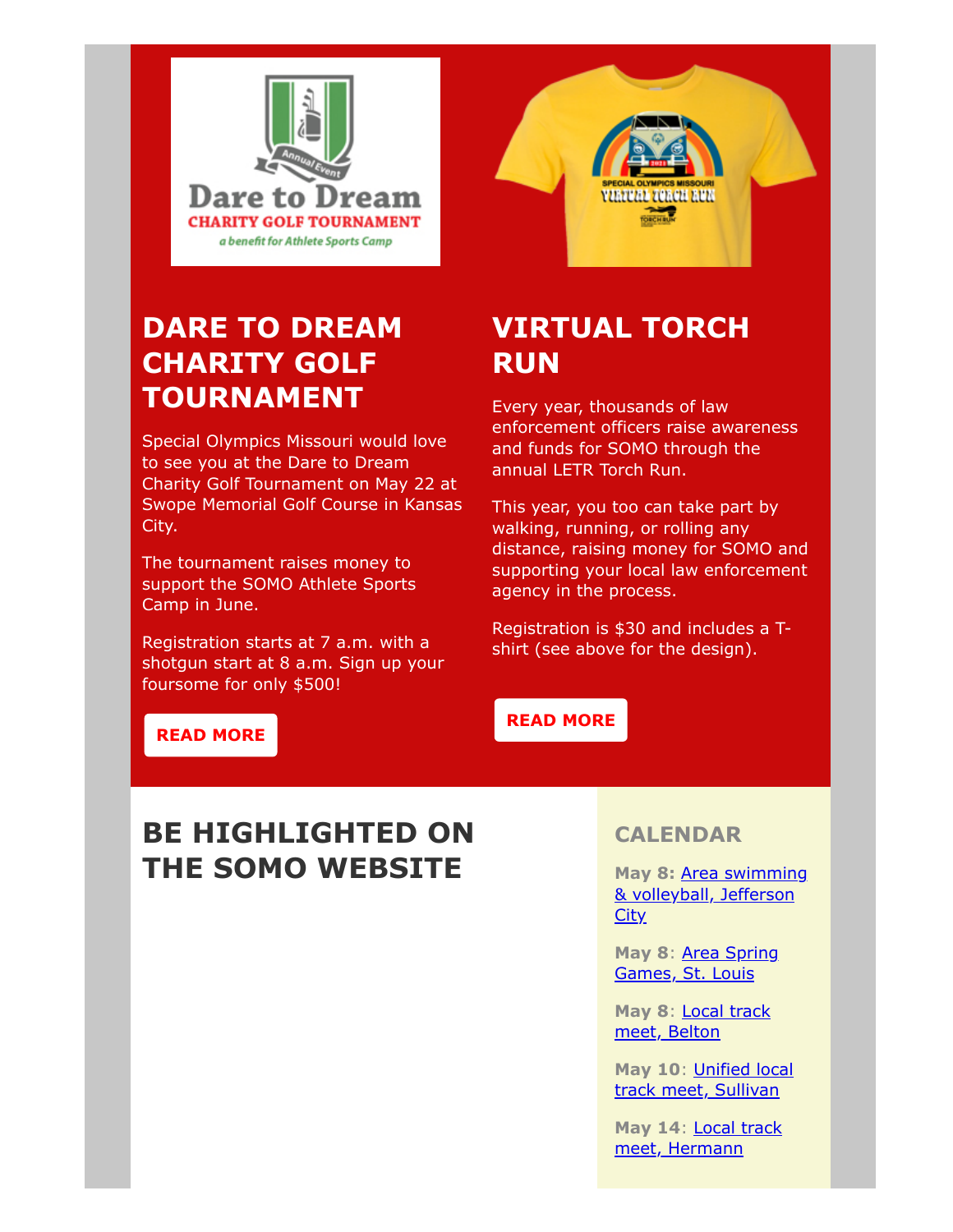

We love our athletes and our volunteers. You are all superstars and we want to spotlight you on our homepage! **It only takes five minutes to [nominate yourself or someone else you know.](https://eml-pusa01.app.blackbaud.net/intv2/j/2C85CB8F-1817-4642-89F5-80CDB5F7E2E2/r/2C85CB8F-1817-4642-89F5-80CDB5F7E2E2_0be30b17-73a3-4a9c-80bf-52220821a53e/l/014A8936-80EA-4FF3-BC85-B93E1374CEB4/c)**

#### **May 15**: Area [powerlifting, Maryland](https://eml-pusa01.app.blackbaud.net/intv2/j/2C85CB8F-1817-4642-89F5-80CDB5F7E2E2/r/2C85CB8F-1817-4642-89F5-80CDB5F7E2E2_0be30b17-73a3-4a9c-80bf-52220821a53e/l/7FC764F1-8888-4E0F-8ACC-A36656CCC876/c) **Heights**

May 16[: Area soccer,](https://eml-pusa01.app.blackbaud.net/intv2/j/2C85CB8F-1817-4642-89F5-80CDB5F7E2E2/r/2C85CB8F-1817-4642-89F5-80CDB5F7E2E2_0be30b17-73a3-4a9c-80bf-52220821a53e/l/41CF626B-5C5D-4997-BE83-C42578121BE4/c) St. Louis

**June 5**: State Summer [Games, Columbia](https://eml-pusa01.app.blackbaud.net/intv2/j/2C85CB8F-1817-4642-89F5-80CDB5F7E2E2/r/2C85CB8F-1817-4642-89F5-80CDB5F7E2E2_0be30b17-73a3-4a9c-80bf-52220821a53e/l/0BB1F57E-4BE0-4134-8251-A57C2E7AA724/c)

**Sept. 10-12:** Athlete [Leadership University,](https://eml-pusa01.app.blackbaud.net/intv2/j/2C85CB8F-1817-4642-89F5-80CDB5F7E2E2/r/2C85CB8F-1817-4642-89F5-80CDB5F7E2E2_0be30b17-73a3-4a9c-80bf-52220821a53e/l/599B49A0-AB04-4418-BDA2-939AAA18065C/c) **Jefferson City** 



**[Healthy Athletes](https://eml-pusa01.app.blackbaud.net/intv2/j/2C85CB8F-1817-4642-89F5-80CDB5F7E2E2/r/2C85CB8F-1817-4642-89F5-80CDB5F7E2E2_0be30b17-73a3-4a9c-80bf-52220821a53e/l/17D59BBE-9064-4709-BF06-6951D85ADE7E/c)** will be on the road traveling to a handful of upcoming competitions to make sure you are healthy and fit for your games. You do not have to be competing that day to participate in the screenings; they are **free** to all SOMO athletes.

**May 8**: St. Louis Metro Area Spring Games – Special Smiles **May 14**: Hermann Track Meet – Health Promotions **May 16**: St. Louis Metro Soccer – Special Smiles and FUNfitness

**Help us reach 95,000+ people in Missouri with intellectual disabilities who are not yet involved in our program!**

**[DONATE NOW](https://eml-pusa01.app.blackbaud.net/intv2/j/2C85CB8F-1817-4642-89F5-80CDB5F7E2E2/r/2C85CB8F-1817-4642-89F5-80CDB5F7E2E2_0be30b17-73a3-4a9c-80bf-52220821a53e/l/8FFB65BC-B373-455D-82A3-E5EEFC584663/c)**